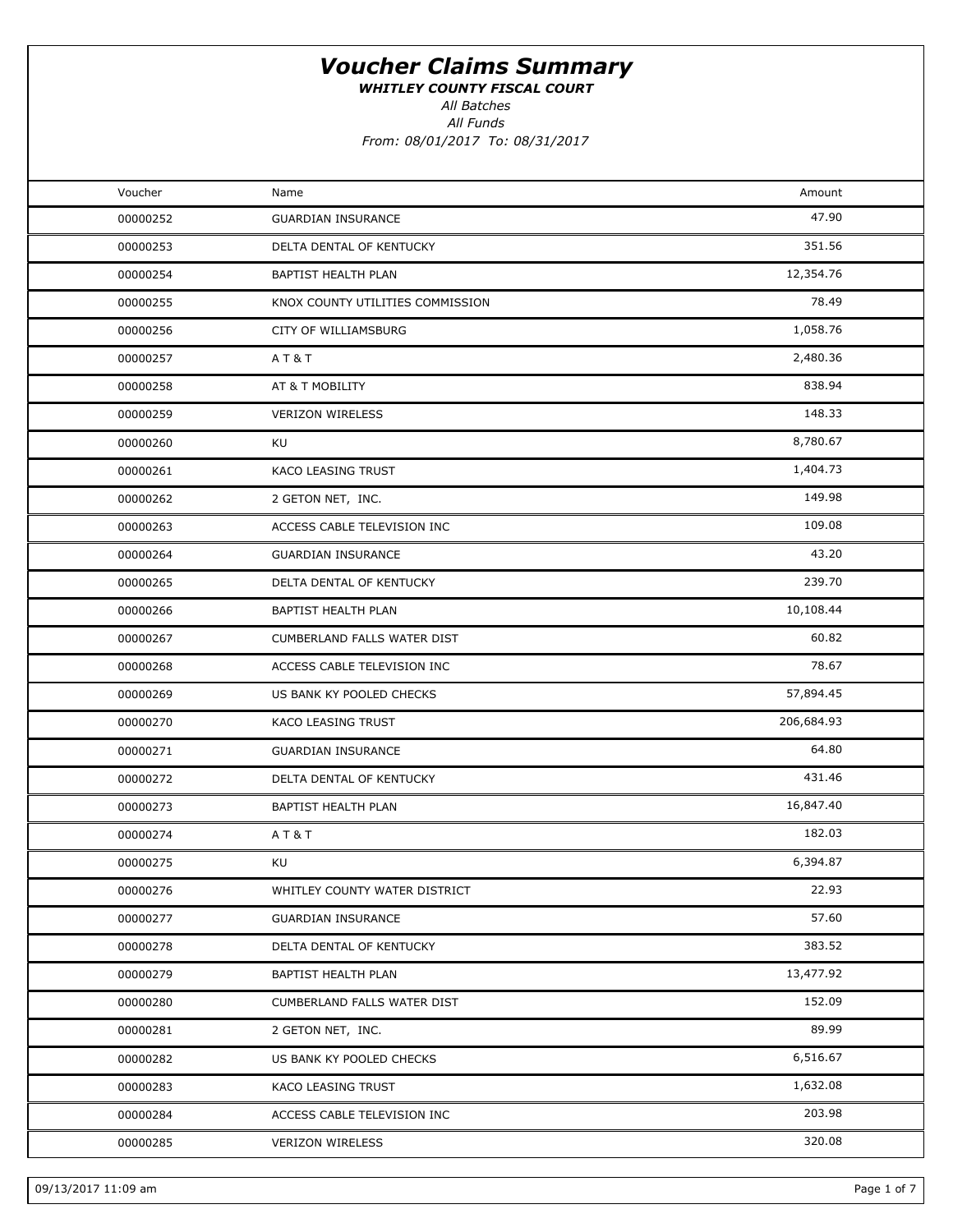WHITLEY COUNTY FISCAL COURT

All Batches

All Funds

From: 08/01/2017 To: 08/31/2017

| Voucher  | Name                             | Amount     |  |
|----------|----------------------------------|------------|--|
| 00000286 | <b>GUARDIAN INSURANCE</b>        | 3.97       |  |
| 00000287 | DELTA DENTAL OF KENTUCKY         | 31.96      |  |
| 00000288 | BAPTIST HEALTH PLAN              | 1,123.16   |  |
| 00000289 | <b>GUARDIAN INSURANCE</b>        | 24.00      |  |
| 00000290 | DELTA DENTAL OF KENTUCKY         | 159.80     |  |
| 00000291 | BAPTIST HEALTH PLAN              | 5,615.80   |  |
| 00000292 | ACCESS CABLE TELEVISION INC      | 203.98     |  |
| 00000293 | KU                               | 91.06      |  |
| 00000294 | AT&T                             | 3,774.22   |  |
| 00000295 | CUMBERLAND VALLEY ELECTRIC, INC. | 50.11      |  |
| 00000296 | CUMBERLAND VALLEY ELECTRIC, INC. | 276.21     |  |
| 00000297 | CUMBERLAND VALLEY ELECTRIC, INC. | 861.37     |  |
| 00000298 | CITY UTILITIES COMMISSION        | 232.73     |  |
| 00000299 | DELTA NATURAL GAS CO., INC.      | 174.72     |  |
| 00000300 | TIME WARNER CABLE                | 379.98     |  |
| 00000301 | DELTA NATURAL GAS CO., INC.      | 37.41      |  |
| 00000302 | DELTA NATURAL GAS CO., INC.      | 1,464.04   |  |
| 00000303 | TIME WARNER CABLE                | 78.49      |  |
| 00000304 | NI GOVERNMENT SERVICES, INC.     | 73.73      |  |
| 00000305 | A T & T                          | 275.14     |  |
| 00000306 | WHITLEY COUNTY FISCAL COURT      | 25,231.76  |  |
| 00000307 | WHITLEY COUNTY FISCAL COURT      | 26,106.98  |  |
| 00000308 | WHITLEY COUNTY FISCAL COURT      | 37,346.66  |  |
| 00000309 | WHITLEY COUNTY FISCAL COURT      | 38,765.72  |  |
| 00000310 | WHITLEY COUNTY FISCAL COURT      | 3,284.38   |  |
| 00000311 | WHITLEY COUNTY FISCAL COURT      | 12,613.83  |  |
| 00000312 | CITY OF CORBIN                   | 398,798.06 |  |
| 00000313 | CITY OF WILLIAMSBURG             | 225,934.74 |  |
| 00000314 | WANDA SIMONS SMITH, CPA          | 2,500.00   |  |
| 00000315 | A+ PORTABLE RESTROOMS            | 82.00      |  |
| 00000316 | AIR MED CARE                     | 2,750.00   |  |
| 00000317 | ANDY COYLE                       | 3,500.00   |  |
| 00000318 | <b>B &amp; J TRANSFER LLC</b>    | 5,368.00   |  |
| 00000319 | BISSELL'S, INC.                  | 158.10     |  |
|          |                                  |            |  |

09/13/2017 11:09 am Page 2 of 7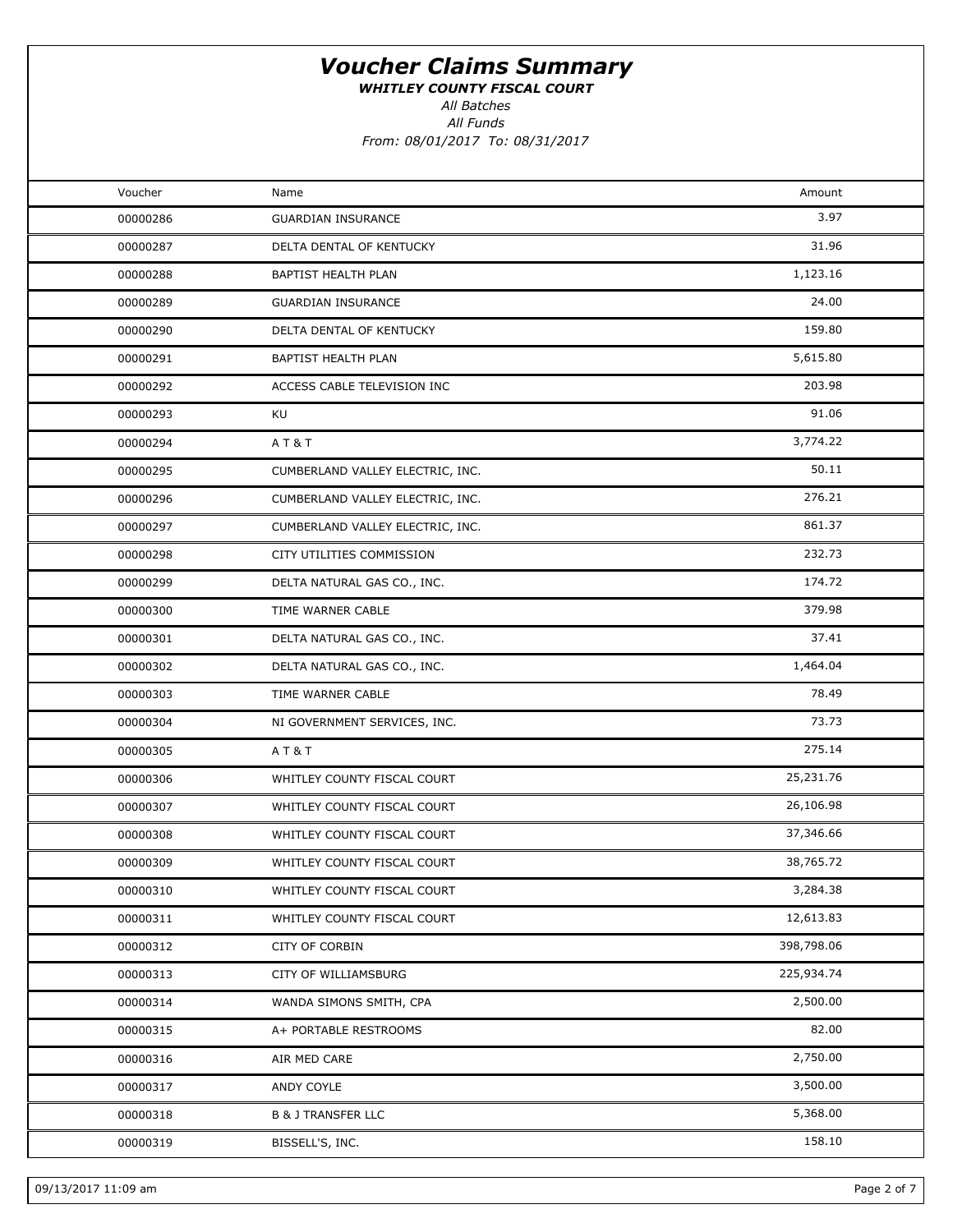WHITLEY COUNTY FISCAL COURT

All Batches

All Funds

| Voucher  | Name                                | Amount    |  |
|----------|-------------------------------------|-----------|--|
| 00000320 | BLUEGRASS/ KESCO INCORPORATED       | 180.00    |  |
| 00000321 | <b>BROCK MCVEY</b>                  | 26.78     |  |
| 00000322 | CANADA AUTO PARTS                   | 59.68     |  |
| 00000323 | CHRIST IS FAITH MINISTRY            | 500.00    |  |
| 00000324 | CHUCK'S HEATING & AIR CONDITIONING  | 435.00    |  |
| 00000325 | CITY OF WILLIAMSBURG                | 354.00    |  |
| 00000326 | DAIRY QUEEN GRILL & CHILL           | 55.00     |  |
| 00000327 | DAV                                 | 1,300.00  |  |
| 00000328 | ELLISON'S SANITARY SUPPLY CO., INC. | 628.49    |  |
| 00000329 | EMCON HOME GUARD, INC.              | 200.00    |  |
| 00000330 | <b>EMLYN VFD</b>                    | 500.00    |  |
| 00000331 | <b>ENERGY INSURANCE</b>             | 2,500.00  |  |
| 00000332 | <b>EZ COUNTRY</b>                   | 495.00    |  |
| 00000333 | <b>FLEETONE</b>                     | 795.62    |  |
| 00000334 | G & E DRIVE-IN                      | 75.00     |  |
| 00000335 | HARDEE'S                            | 103.02    |  |
| 00000336 | HARP ENTERPRISES, INC.              | 1,094.69  |  |
| 00000337 | HIGHBRIDGE SPRING WATER CO, INC.    | 42.75     |  |
| 00000338 | HOMETOWN IGA #57                    | 109.22    |  |
| 00000339 | <b>IPFS CORPORATION</b>             | 310.59    |  |
| 00000340 | <b>JASON MCCULLAH</b>               | 65.00     |  |
| 00000341 | JOE HILL ELECTRICAL                 | 2,491.00  |  |
| 00000342 | K A C O ALL LINES FUND              | 21,539.52 |  |
| 00000343 | KACO WORKERS COMPENSATION FUND      | 5,026.39  |  |
| 00000344 | KAY SCHWARTZ, COUNTY CLERK          | 1,800.00  |  |
| 00000345 | KY COAL COUNTY COALITION, INC.      | 1,500.00  |  |
| 00000346 | KY OUTDOORSMAN                      | 62.97     |  |
| 00000347 | LOCAL ISSUES CONFERENCE             | 175.00    |  |
| 00000348 | LONDON RADIO SERVICE                | 780.79    |  |
| 00000349 | MID-SPRINGS COMMUNITY ACTION PARK   | 500.00    |  |
| 00000350 | <b>NEWS JOURNAL</b>                 | 1,124.55  |  |
| 00000351 | PATTON CHESTNUT BINDER, INC.        | 6,000.00  |  |
| 00000352 | POFF CARTING SERVICE                | 567.76    |  |
| 00000353 | PRECISION DUPLICATING SOLUTIONS INC | 132.40    |  |
|          |                                     |           |  |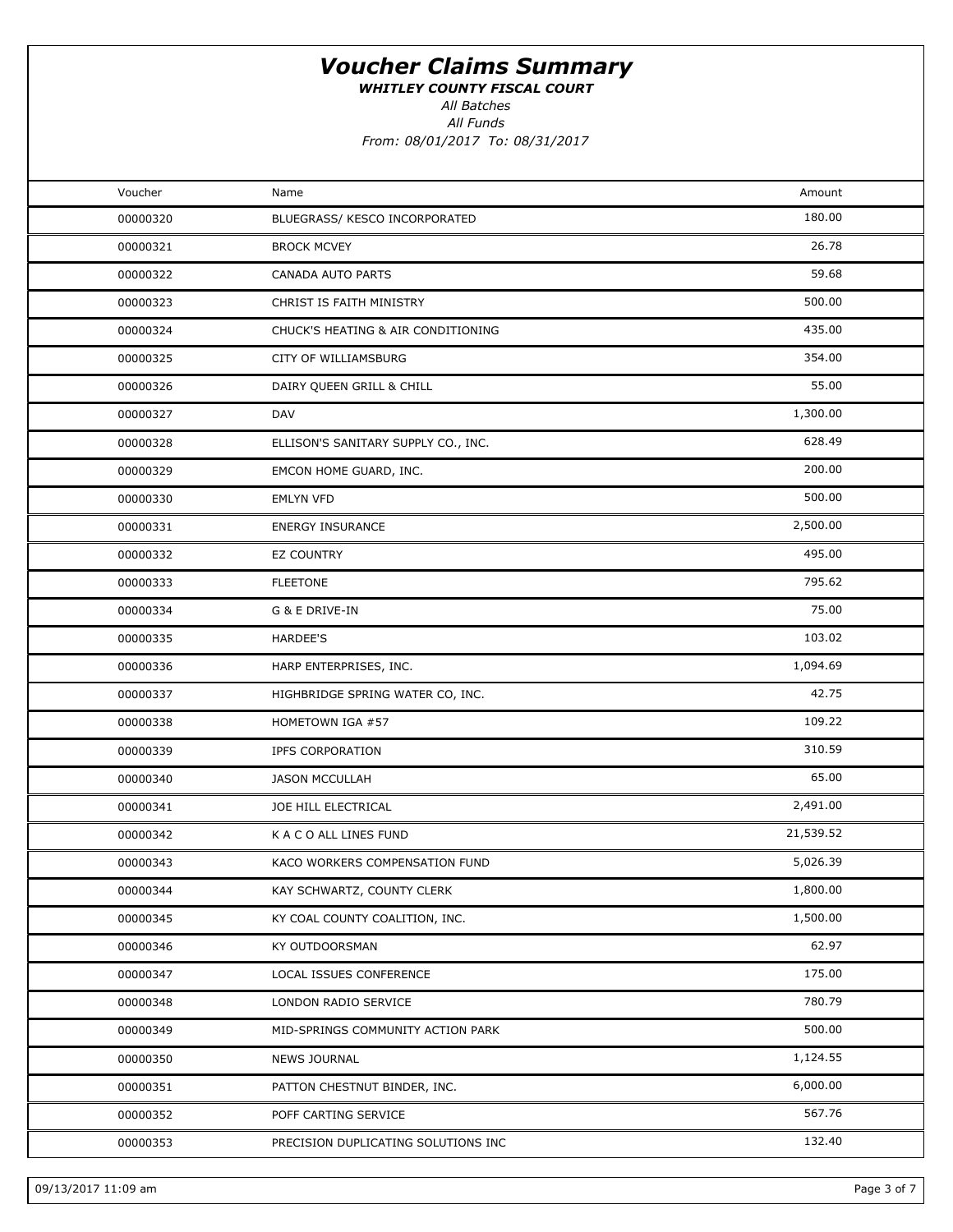WHITLEY COUNTY FISCAL COURT

All Batches

All Funds From: 08/01/2017 To: 08/31/2017

| Voucher  | Name                               | Amount    |  |
|----------|------------------------------------|-----------|--|
| 00000354 | PREFERRED LAB SERVICE              | 50.00     |  |
| 00000355 | PRIORITY 1, INC                    | 198.00    |  |
| 00000356 | QUALITY CARE AUTO SERVICE          | 1,100.94  |  |
| 00000357 | SAXTON CHURCH OF GOD               | 500.00    |  |
| 00000358 | SGT JOES                           | 460.00    |  |
| 00000359 | SIMPLEX GRINNELL LP                | 1,815.00  |  |
| 00000360 | SOUTHEAST APPARATUS, LLC           | 967.60    |  |
| 00000361 | <b>TEKS WORK</b>                   | 100.00    |  |
| 00000362 | THE GALT HOUSE                     | 446.47    |  |
| 00000363 | UNDERWRITERS SAFETY & CLAIMS       | 1,000.00  |  |
| 00000364 | W D BRYANT & SONS INC.             | 2,748.38  |  |
| 00000365 | <b>XEROX CORPORATION</b>           | 378.13    |  |
| 00000366 | AMERICAN LEGAL PUBLISHING CORP     | 1,250.00  |  |
| 00000367 | AIR MED CARE                       | 935.00    |  |
| 00000368 | ANGEL'S GARAGE                     | 220.00    |  |
| 00000369 | ARAMARK UNIFROM SERVICES           | 1,046.68  |  |
| 00000370 | CANADA AUTO PARTS                  | 1,868.98  |  |
| 00000371 | CORBIN INDEPENDENT SCHOOL DISTRICT | 63.41     |  |
| 00000372 | <b>FLEETONE</b>                    | 631.69    |  |
| 00000373 | G & C SUPPLY CO. INC.              | 158.51    |  |
| 00000374 | HIGHBRIDGE SPRING WATER CO, INC.   | 156.20    |  |
| 00000375 | HINKLE CONTRACTING COMPANY LLC     | 12,706.19 |  |
| 00000376 | <b>HOLSTON GASES</b>               | 84.65     |  |
| 00000377 | HOMETOWN IGA #57                   | 96.68     |  |
| 00000378 | JAMES JONES EXCAVATING             | 2,817.92  |  |
| 00000379 | JIMMY BATES                        | 300.67    |  |
| 00000380 | K A C O ALL LINES FUND             | 4,147.15  |  |
| 00000381 | KACO WORKERS COMPENSATION FUND     | 6,168.68  |  |
| 00000382 | LYKINS OIL COMPANY                 | 4,379.57  |  |
| 00000383 | OWENS AUTO PARTS                   | 3,122.54  |  |
| 00000384 | QUALITY CARE AUTO SERVICE          | 907.31    |  |
| 00000385 | T & H TOWING                       | 400.00    |  |
| 00000386 | W D BRYANT & SONS INC.             | 3,854.66  |  |
| 00000387 | WHAYNE SUPPLY COMPANY              | 3,513.36  |  |
|          |                                    |           |  |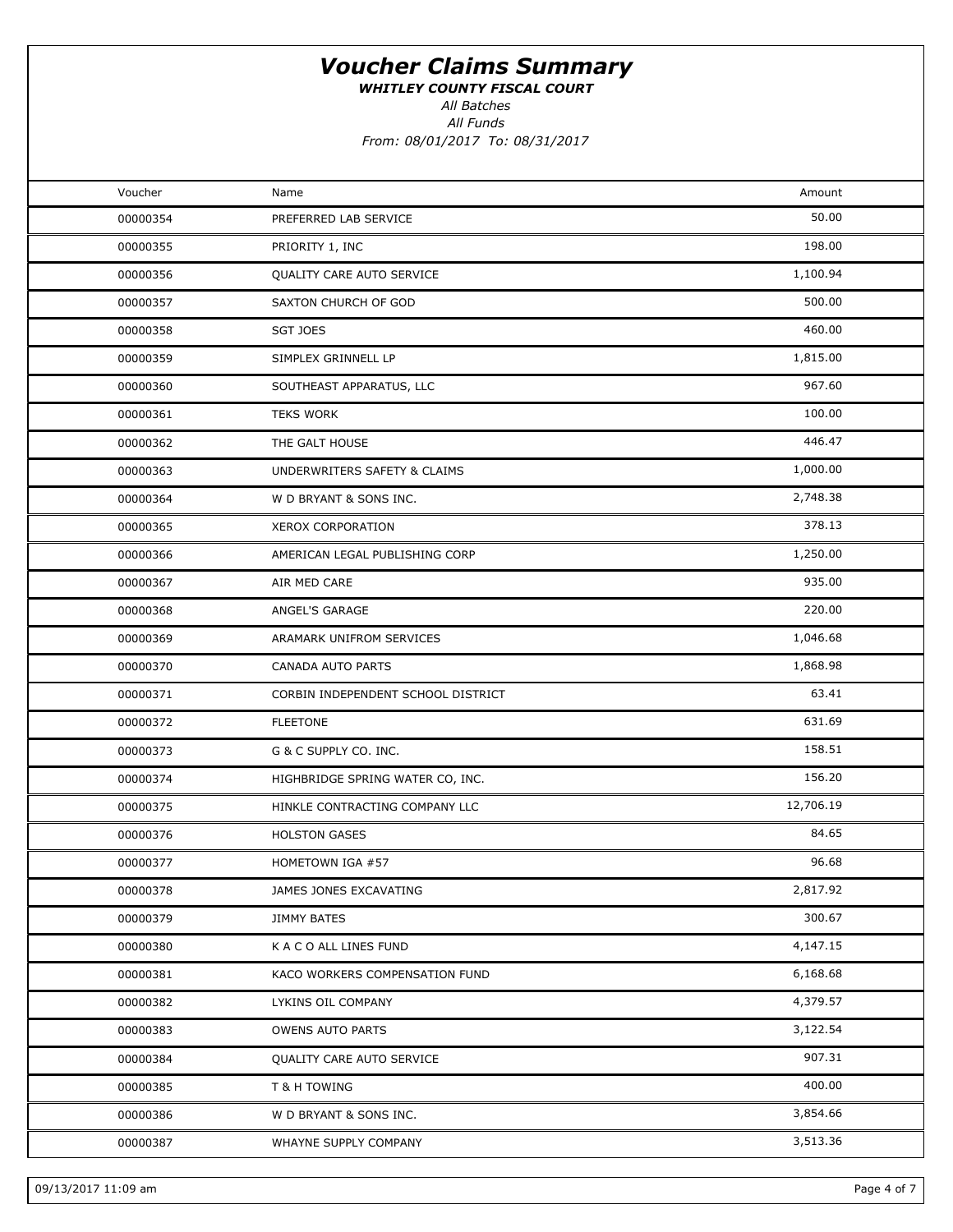WHITLEY COUNTY FISCAL COURT

All Batches

All Funds

| Voucher  | Name                               | Amount    |  |
|----------|------------------------------------|-----------|--|
| 00000388 | WHITLEY COUNTY BOARD OF ED.        | 6,277.95  |  |
| 00000389 | AIR MED CARE                       | 1,870.00  |  |
| 00000390 | AMERICAN BUSINESS SYSTEMS          | 381.14    |  |
| 00000391 | AMES RESEARCH LABORATORIES         | 527.00    |  |
| 00000392 | ATLANTIC COASTAL SUPPLY, INC.      | 916.24    |  |
| 00000393 | <b>BEST TERMITE &amp; PEST</b>     | 120.00    |  |
| 00000394 | BISSELL'S, INC.                    | 778.71    |  |
| 00000395 | <b>BUTCH'S MARKET</b>              | 126.76    |  |
| 00000396 | <b>COLONELS MARKET</b>             | 84.00     |  |
| 00000397 | DAIRY QUEEN GRILL & CHILL          | 119.39    |  |
| 00000399 | EMBASSY SUITES BY HILTON NASHVILLE | 1,038.96  |  |
| 00000400 | EMCON HOME GUARD, INC.             | 50.00     |  |
| 00000401 | <b>FLEETONE</b>                    | 1,884.94  |  |
| 00000402 | G & E DRIVE-IN                     | 90.00     |  |
| 00000403 | HARDEE'S                           | 168.66    |  |
| 00000404 | HIGHBRIDGE SPRING WATER CO, INC.   | 62.10     |  |
| 00000405 | HOMETOWN IGA #57                   | 377.05    |  |
| 00000406 | K A C O ALL LINES FUND             | 13,139.49 |  |
| 00000407 | KACO WORKERS COMPENSATION FUND     | 3,579.65  |  |
| 00000408 | LAUREL COUNTY FISCAL COURT         | 852.50    |  |
| 00000409 | LONDON RADIO SERVICE               | 2,170.00  |  |
| 00000410 | NORVEX SUPPLY                      | 2,069.21  |  |
| 00000411 | OPELIA FELIPE                      | 10.00     |  |
| 00000412 | PREFERRED LAB SERVICE              | 350.00    |  |
| 00000413 | QUALITY CARE AUTO SERVICE          | 579.90    |  |
| 00000414 | SOUTHERN HEALTH PARTNERS           | 680.40    |  |
| 00000415 | THERMAL EQUIPMENT SERVICE CO.      | 910.00    |  |
| 00000416 | W D BRYANT & SONS INC.             | 105.73    |  |
| 00000417 | WHOLESALE SUPPLY GROUP, INC.       | 180.00    |  |
| 00000418 | HINKLE PRINTING, INC.              | 3,696.00  |  |
| 00000419 | AIR MED CARE                       | 110.00    |  |
| 00000420 | HIGHBRIDGE SPRING WATER CO, INC.   | 16.95     |  |
| 00000421 | RAMADA HOTLEL & CONFERENCE CENTER  | 3.58      |  |
| 00000422 | WHITLEY COUNTY TOURISM BOARD       | 8,486.81  |  |
|          |                                    |           |  |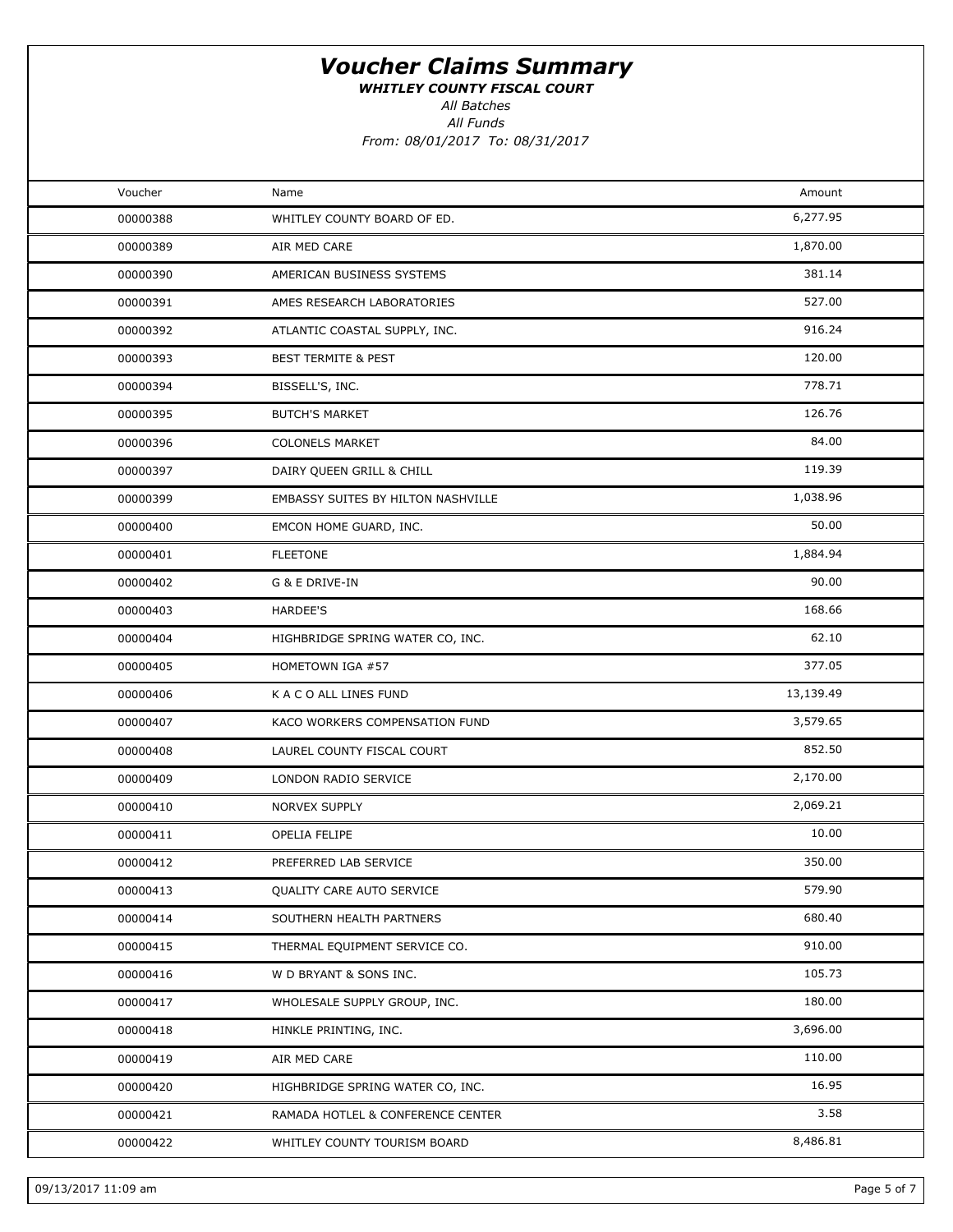WHITLEY COUNTY FISCAL COURT

All Batches

All Funds From: 08/01/2017 To: 08/31/2017

| Voucher<br>Amount<br>Name<br>440.00<br>00000423<br>AIR MED CARE<br>56.86<br>00000424<br><b>FLEETONE</b><br>9,176.20<br><b>GEOCONEX CORPORATION</b><br>00000425<br>29.85<br>00000426<br>HIGHBRIDGE SPRING WATER CO, INC.<br>797.20<br>K A C O ALL LINES FUND<br>00000427<br>196.63<br>00000428<br>KACO WORKERS COMPENSATION FUND<br>668.31<br>00000429<br>LIDA J. POWERS<br>41.28<br>00000430<br>PRECISION DUPLICATING SOLUTIONS INC<br>300.00<br>00000431<br>PREFERRED LAB SERVICE<br>36.95<br>00000432<br>QUALITY CARE AUTO SERVICE<br>1,215.35<br>00000433<br>KEN TEN ADVERTISING<br>10,813.56<br>00000434<br>911 BILLING SERVICE<br>1,595.00<br>00000435<br>AIR MED CARE<br>3,287.23<br>00000436<br>BOUND TREE MEDICAL, LLC<br>708.50<br>00000437<br>CANADA AUTO PARTS<br>45.30<br>00000438<br>CINTAS FIRE PROTECTION<br>1,242.48<br>00000439<br>DON FRANKLIN FORD<br>350.00<br>00000440<br>ENVIRONMENTAL WASTE SYSTEMS, LLC<br>2,644.32<br><b>FLEETONE</b><br>00000441<br>10.50<br>00000442<br>HIGHBRIDGE SPRING WATER CO, INC.<br>2,863.19<br><b>HOLSTON GASES</b><br>00000443<br>1,550.81<br>00000444<br>JOHNNY WHEELS OF WILLIAMSBURG, INC<br>4,458.66<br>00000445<br>K A C O ALL LINES FUND<br>15,143.04<br>00000446<br>KACO WORKERS COMPENSATION FUND<br>150.00<br>00000447<br>KY BOARD OF EMERGENCY MEDICAL SERVICES<br>2,574.49<br>00000448<br>LYKINS OIL COMPANY<br>643.98<br>00000449<br>NORVEX SUPPLY<br>49.50<br>00000450<br>PRECISION DUPLICATING SOLUTIONS INC<br>100.00<br>00000451<br>PREFERRED LAB SERVICE<br>398.50<br>00000452<br>PROFFESSIONAL VEHICLE CORP<br>918.75<br>00000453<br>SOUTHEAST APPARATUS, LLC<br>156.75<br>00000454<br>TABITHA PFOUTZ<br>1,185.05<br>00000455<br>W D BRYANT & SONS INC.<br>2,173.79<br>00000456<br>WILLIAMSBURG TRUCK & AUTO |  |  |
|-------------------------------------------------------------------------------------------------------------------------------------------------------------------------------------------------------------------------------------------------------------------------------------------------------------------------------------------------------------------------------------------------------------------------------------------------------------------------------------------------------------------------------------------------------------------------------------------------------------------------------------------------------------------------------------------------------------------------------------------------------------------------------------------------------------------------------------------------------------------------------------------------------------------------------------------------------------------------------------------------------------------------------------------------------------------------------------------------------------------------------------------------------------------------------------------------------------------------------------------------------------------------------------------------------------------------------------------------------------------------------------------------------------------------------------------------------------------------------------------------------------------------------------------------------------------------------------------------------------------------------------------------------------------------------------------------------------------------------------------------------------------------------------|--|--|
|                                                                                                                                                                                                                                                                                                                                                                                                                                                                                                                                                                                                                                                                                                                                                                                                                                                                                                                                                                                                                                                                                                                                                                                                                                                                                                                                                                                                                                                                                                                                                                                                                                                                                                                                                                                     |  |  |
|                                                                                                                                                                                                                                                                                                                                                                                                                                                                                                                                                                                                                                                                                                                                                                                                                                                                                                                                                                                                                                                                                                                                                                                                                                                                                                                                                                                                                                                                                                                                                                                                                                                                                                                                                                                     |  |  |
|                                                                                                                                                                                                                                                                                                                                                                                                                                                                                                                                                                                                                                                                                                                                                                                                                                                                                                                                                                                                                                                                                                                                                                                                                                                                                                                                                                                                                                                                                                                                                                                                                                                                                                                                                                                     |  |  |
|                                                                                                                                                                                                                                                                                                                                                                                                                                                                                                                                                                                                                                                                                                                                                                                                                                                                                                                                                                                                                                                                                                                                                                                                                                                                                                                                                                                                                                                                                                                                                                                                                                                                                                                                                                                     |  |  |
|                                                                                                                                                                                                                                                                                                                                                                                                                                                                                                                                                                                                                                                                                                                                                                                                                                                                                                                                                                                                                                                                                                                                                                                                                                                                                                                                                                                                                                                                                                                                                                                                                                                                                                                                                                                     |  |  |
|                                                                                                                                                                                                                                                                                                                                                                                                                                                                                                                                                                                                                                                                                                                                                                                                                                                                                                                                                                                                                                                                                                                                                                                                                                                                                                                                                                                                                                                                                                                                                                                                                                                                                                                                                                                     |  |  |
|                                                                                                                                                                                                                                                                                                                                                                                                                                                                                                                                                                                                                                                                                                                                                                                                                                                                                                                                                                                                                                                                                                                                                                                                                                                                                                                                                                                                                                                                                                                                                                                                                                                                                                                                                                                     |  |  |
|                                                                                                                                                                                                                                                                                                                                                                                                                                                                                                                                                                                                                                                                                                                                                                                                                                                                                                                                                                                                                                                                                                                                                                                                                                                                                                                                                                                                                                                                                                                                                                                                                                                                                                                                                                                     |  |  |
|                                                                                                                                                                                                                                                                                                                                                                                                                                                                                                                                                                                                                                                                                                                                                                                                                                                                                                                                                                                                                                                                                                                                                                                                                                                                                                                                                                                                                                                                                                                                                                                                                                                                                                                                                                                     |  |  |
|                                                                                                                                                                                                                                                                                                                                                                                                                                                                                                                                                                                                                                                                                                                                                                                                                                                                                                                                                                                                                                                                                                                                                                                                                                                                                                                                                                                                                                                                                                                                                                                                                                                                                                                                                                                     |  |  |
|                                                                                                                                                                                                                                                                                                                                                                                                                                                                                                                                                                                                                                                                                                                                                                                                                                                                                                                                                                                                                                                                                                                                                                                                                                                                                                                                                                                                                                                                                                                                                                                                                                                                                                                                                                                     |  |  |
|                                                                                                                                                                                                                                                                                                                                                                                                                                                                                                                                                                                                                                                                                                                                                                                                                                                                                                                                                                                                                                                                                                                                                                                                                                                                                                                                                                                                                                                                                                                                                                                                                                                                                                                                                                                     |  |  |
|                                                                                                                                                                                                                                                                                                                                                                                                                                                                                                                                                                                                                                                                                                                                                                                                                                                                                                                                                                                                                                                                                                                                                                                                                                                                                                                                                                                                                                                                                                                                                                                                                                                                                                                                                                                     |  |  |
|                                                                                                                                                                                                                                                                                                                                                                                                                                                                                                                                                                                                                                                                                                                                                                                                                                                                                                                                                                                                                                                                                                                                                                                                                                                                                                                                                                                                                                                                                                                                                                                                                                                                                                                                                                                     |  |  |
|                                                                                                                                                                                                                                                                                                                                                                                                                                                                                                                                                                                                                                                                                                                                                                                                                                                                                                                                                                                                                                                                                                                                                                                                                                                                                                                                                                                                                                                                                                                                                                                                                                                                                                                                                                                     |  |  |
|                                                                                                                                                                                                                                                                                                                                                                                                                                                                                                                                                                                                                                                                                                                                                                                                                                                                                                                                                                                                                                                                                                                                                                                                                                                                                                                                                                                                                                                                                                                                                                                                                                                                                                                                                                                     |  |  |
|                                                                                                                                                                                                                                                                                                                                                                                                                                                                                                                                                                                                                                                                                                                                                                                                                                                                                                                                                                                                                                                                                                                                                                                                                                                                                                                                                                                                                                                                                                                                                                                                                                                                                                                                                                                     |  |  |
|                                                                                                                                                                                                                                                                                                                                                                                                                                                                                                                                                                                                                                                                                                                                                                                                                                                                                                                                                                                                                                                                                                                                                                                                                                                                                                                                                                                                                                                                                                                                                                                                                                                                                                                                                                                     |  |  |
|                                                                                                                                                                                                                                                                                                                                                                                                                                                                                                                                                                                                                                                                                                                                                                                                                                                                                                                                                                                                                                                                                                                                                                                                                                                                                                                                                                                                                                                                                                                                                                                                                                                                                                                                                                                     |  |  |
|                                                                                                                                                                                                                                                                                                                                                                                                                                                                                                                                                                                                                                                                                                                                                                                                                                                                                                                                                                                                                                                                                                                                                                                                                                                                                                                                                                                                                                                                                                                                                                                                                                                                                                                                                                                     |  |  |
|                                                                                                                                                                                                                                                                                                                                                                                                                                                                                                                                                                                                                                                                                                                                                                                                                                                                                                                                                                                                                                                                                                                                                                                                                                                                                                                                                                                                                                                                                                                                                                                                                                                                                                                                                                                     |  |  |
|                                                                                                                                                                                                                                                                                                                                                                                                                                                                                                                                                                                                                                                                                                                                                                                                                                                                                                                                                                                                                                                                                                                                                                                                                                                                                                                                                                                                                                                                                                                                                                                                                                                                                                                                                                                     |  |  |
|                                                                                                                                                                                                                                                                                                                                                                                                                                                                                                                                                                                                                                                                                                                                                                                                                                                                                                                                                                                                                                                                                                                                                                                                                                                                                                                                                                                                                                                                                                                                                                                                                                                                                                                                                                                     |  |  |
|                                                                                                                                                                                                                                                                                                                                                                                                                                                                                                                                                                                                                                                                                                                                                                                                                                                                                                                                                                                                                                                                                                                                                                                                                                                                                                                                                                                                                                                                                                                                                                                                                                                                                                                                                                                     |  |  |
|                                                                                                                                                                                                                                                                                                                                                                                                                                                                                                                                                                                                                                                                                                                                                                                                                                                                                                                                                                                                                                                                                                                                                                                                                                                                                                                                                                                                                                                                                                                                                                                                                                                                                                                                                                                     |  |  |
|                                                                                                                                                                                                                                                                                                                                                                                                                                                                                                                                                                                                                                                                                                                                                                                                                                                                                                                                                                                                                                                                                                                                                                                                                                                                                                                                                                                                                                                                                                                                                                                                                                                                                                                                                                                     |  |  |
|                                                                                                                                                                                                                                                                                                                                                                                                                                                                                                                                                                                                                                                                                                                                                                                                                                                                                                                                                                                                                                                                                                                                                                                                                                                                                                                                                                                                                                                                                                                                                                                                                                                                                                                                                                                     |  |  |
|                                                                                                                                                                                                                                                                                                                                                                                                                                                                                                                                                                                                                                                                                                                                                                                                                                                                                                                                                                                                                                                                                                                                                                                                                                                                                                                                                                                                                                                                                                                                                                                                                                                                                                                                                                                     |  |  |
|                                                                                                                                                                                                                                                                                                                                                                                                                                                                                                                                                                                                                                                                                                                                                                                                                                                                                                                                                                                                                                                                                                                                                                                                                                                                                                                                                                                                                                                                                                                                                                                                                                                                                                                                                                                     |  |  |
|                                                                                                                                                                                                                                                                                                                                                                                                                                                                                                                                                                                                                                                                                                                                                                                                                                                                                                                                                                                                                                                                                                                                                                                                                                                                                                                                                                                                                                                                                                                                                                                                                                                                                                                                                                                     |  |  |
|                                                                                                                                                                                                                                                                                                                                                                                                                                                                                                                                                                                                                                                                                                                                                                                                                                                                                                                                                                                                                                                                                                                                                                                                                                                                                                                                                                                                                                                                                                                                                                                                                                                                                                                                                                                     |  |  |
|                                                                                                                                                                                                                                                                                                                                                                                                                                                                                                                                                                                                                                                                                                                                                                                                                                                                                                                                                                                                                                                                                                                                                                                                                                                                                                                                                                                                                                                                                                                                                                                                                                                                                                                                                                                     |  |  |
|                                                                                                                                                                                                                                                                                                                                                                                                                                                                                                                                                                                                                                                                                                                                                                                                                                                                                                                                                                                                                                                                                                                                                                                                                                                                                                                                                                                                                                                                                                                                                                                                                                                                                                                                                                                     |  |  |
|                                                                                                                                                                                                                                                                                                                                                                                                                                                                                                                                                                                                                                                                                                                                                                                                                                                                                                                                                                                                                                                                                                                                                                                                                                                                                                                                                                                                                                                                                                                                                                                                                                                                                                                                                                                     |  |  |
|                                                                                                                                                                                                                                                                                                                                                                                                                                                                                                                                                                                                                                                                                                                                                                                                                                                                                                                                                                                                                                                                                                                                                                                                                                                                                                                                                                                                                                                                                                                                                                                                                                                                                                                                                                                     |  |  |